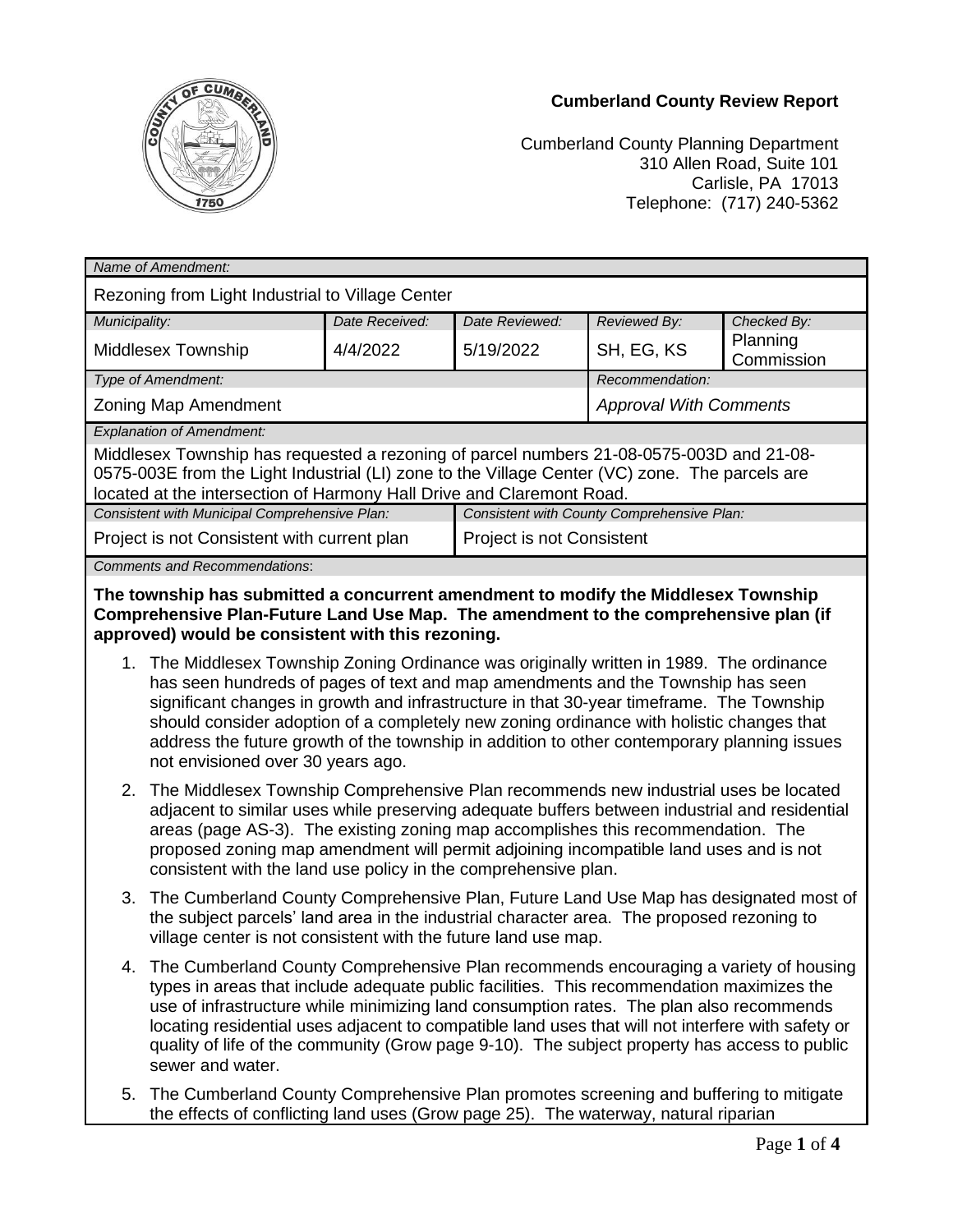vegetation and the floodplain currently provide natural screening and buffering between conflicting land uses in the VC district and the LI district. The township should consider maintaining the current zoning map and take advantage of the natural screen provided by the Letort Spring Run vegetative buffer.

- 6. If approved, the township should review the area around the Harmony Hall Road / Claremont Road intersection and determine if there are opportunities to rezone other parcels to VC.
- 7. The area to be rezoned is located on a corner lot. Screening and buffering requirements do not typically apply when land uses are separated by a public street. In addition, the property located southwest of the proposed rezoning is an existing industrial use with sparse screening. It appears that screening and buffering may not be required for any of the land uses in proximity to the site.
- 8. The township should consider whether the proposed rezoning could be considered spot zoning. The parcel is surrounded by the LI district and the Conservation/Open Space zoning district and is not contiguous to any land in the Village Center district.
- 9. The township should consider potential incompatible land uses. The proposed rezoning will create an area zoned VC that will be almost surrounded by parcels zoned LI. The LI district excludes all types of residential development. The VC district permits several types of residential land uses. This may create adjoining incompatible land uses. Many of the uses allowed in the LI district may impact the uses permitted in the VC district (see table below).
- 10. The subject parcels appear to be within the Agricultural Security Area recorded for Middlesex Township. If rezoning occurs, it appears the properties will no longer be used for agricultural purposes. The township should consider removal of the parcels from the ASA record during the ASA review process pursuant to Act 43 of 1981.
- 11. If approved, the township should consider the following during the subdivision / land development process:
	- a. Multi-modal opportunities and connections to the Harrisburg Pike for residents of the development.
	- b. Protection of the greenway corridor / riparian buffer associated with the Letort Spring Run.
	- c. Buffering and screening of the subject parcel to enhance land use compatibility.

*"Section 505 (b) and 609 (g) of the Municipalities Planning Code requires that amendments to municipal ordinances be filed with the county planning agency. If this amendment is approved, please forward a final copy to the county planning office so we may update our records."*

| <b>Middlesex Township Zoning District Comparison</b> |                                         |  |  |
|------------------------------------------------------|-----------------------------------------|--|--|
| <b>Village Center (VC) District</b>                  | <b>Light industrial (LI) district</b>   |  |  |
| <b>Permitted uses</b>                                | <b>Permitted uses</b>                   |  |  |
| Single family detached dwellings                     | Agricultural, food and kindred products |  |  |
| Single family semi-detached dwellings                | Furniture and fixtures                  |  |  |
| Two family dwellings                                 | Printing, publishing                    |  |  |
| Retail sales of good, prepared foods                 | Pharmaceutical, medicinal, drugs and    |  |  |
| and/or services no drive-in facilities               | biological products                     |  |  |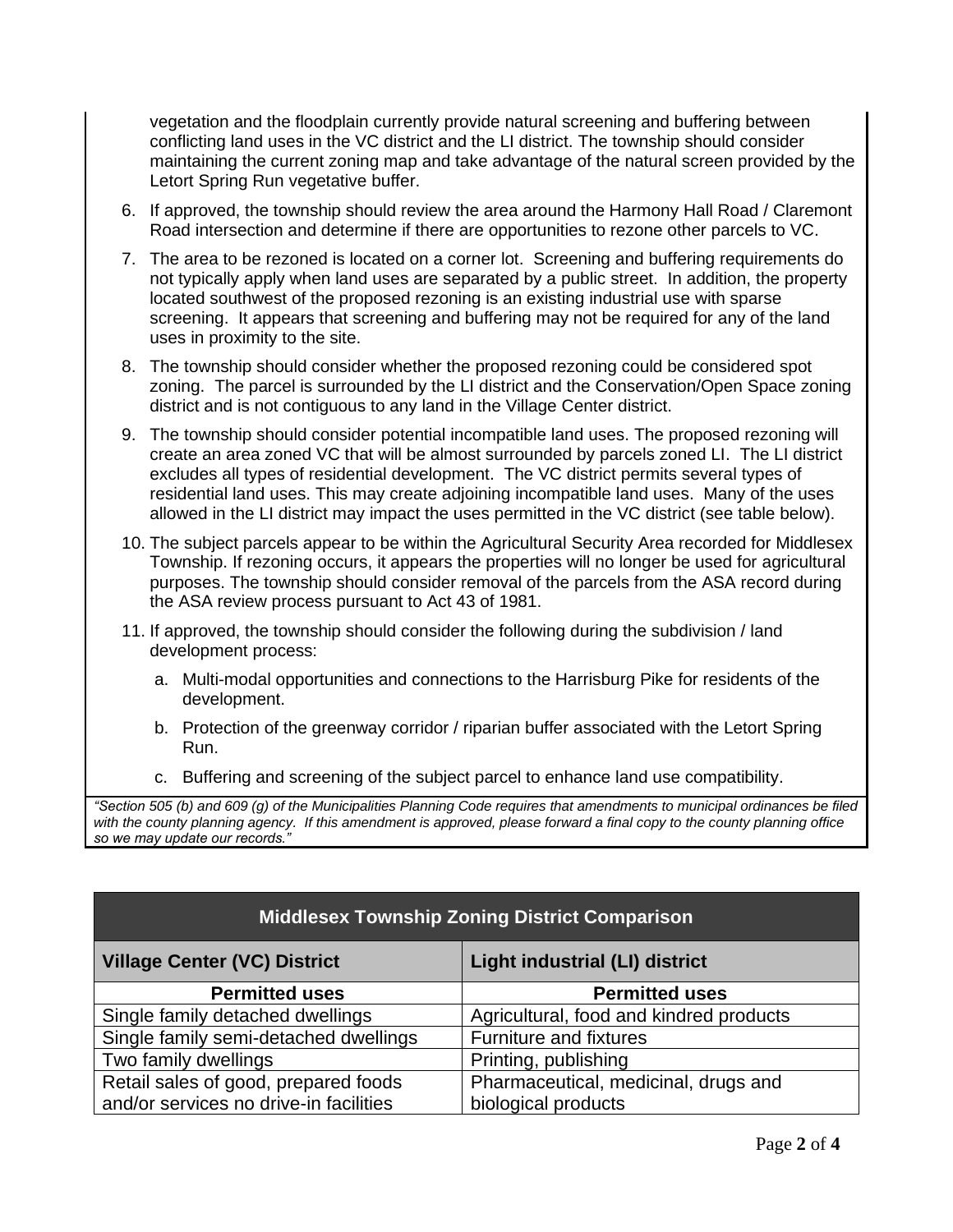| <b>Middlesex Township Zoning District Comparison</b>                               |                                                                                       |  |
|------------------------------------------------------------------------------------|---------------------------------------------------------------------------------------|--|
| <b>Village Center (VC) District</b>                                                | <b>Light industrial (LI) district</b>                                                 |  |
| Personal services no drive-in facilities                                           | Textile mill and apparel                                                              |  |
| Professional and administrative offices                                            | Professional, scientific and controlling<br>instruments, photograph and optical goods |  |
| Public and semi-public buildings and uses                                          | Canvas products made of purchased canvas                                              |  |
| Essential municipal and utility                                                    | Fabricated metal products and metal working                                           |  |
| Motorcycle, motor-driven cycle and<br>bicycle sales                                | Woodworking, cabinets and handicraft<br>products                                      |  |
|                                                                                    | Electronics and small parts assembly                                                  |  |
| <b>Accessory uses</b>                                                              | National fraternal or benevolent organization                                         |  |
| Uses and structures customarily<br>associated with permitted uses                  | Self storage units for public rental                                                  |  |
| Garden house, tool house, playhouse or<br>pool                                     | Laundries, laundry services and cleaning                                              |  |
| Private garage                                                                     | Municipal and public utility buildings,<br>structures                                 |  |
| Household pets or domestic animals no<br>commercial breeding                       | Medical marijuana grower/processor                                                    |  |
| Storage accessory to a permitted use no<br>off street parking                      |                                                                                       |  |
| Signs                                                                              | <b>Accessory uses</b>                                                                 |  |
|                                                                                    | Uses and structures customarily associated<br>with permitted uses                     |  |
| <b>Special exception uses</b>                                                      | Signs                                                                                 |  |
| Uses of the same character (Zoning<br>Hearing Board)                               |                                                                                       |  |
| Place of worship                                                                   | <b>Special exception uses</b>                                                         |  |
| <b>Cemeteries</b>                                                                  | Uses of the same general character (Zoning<br>Hearing Board)                          |  |
|                                                                                    |                                                                                       |  |
| Schools, colleges                                                                  | Dwellings accessory to the principal use for<br>caretakers or watchmen                |  |
| Philanthropic and religious institutions,                                          | <b>Billboards</b>                                                                     |  |
| hospitals nursing homes<br>Membership clubs and camps, outdoor<br>recreation       |                                                                                       |  |
| Commercial camps and resorts                                                       | <b>Prohibited uses</b>                                                                |  |
| Conversion of single family dwelling into 2                                        | Residences                                                                            |  |
| or more apartments<br>Multiple dwelling structure (apartment, row<br>or townhouse) | Uses that do not meet performance<br>standards                                        |  |